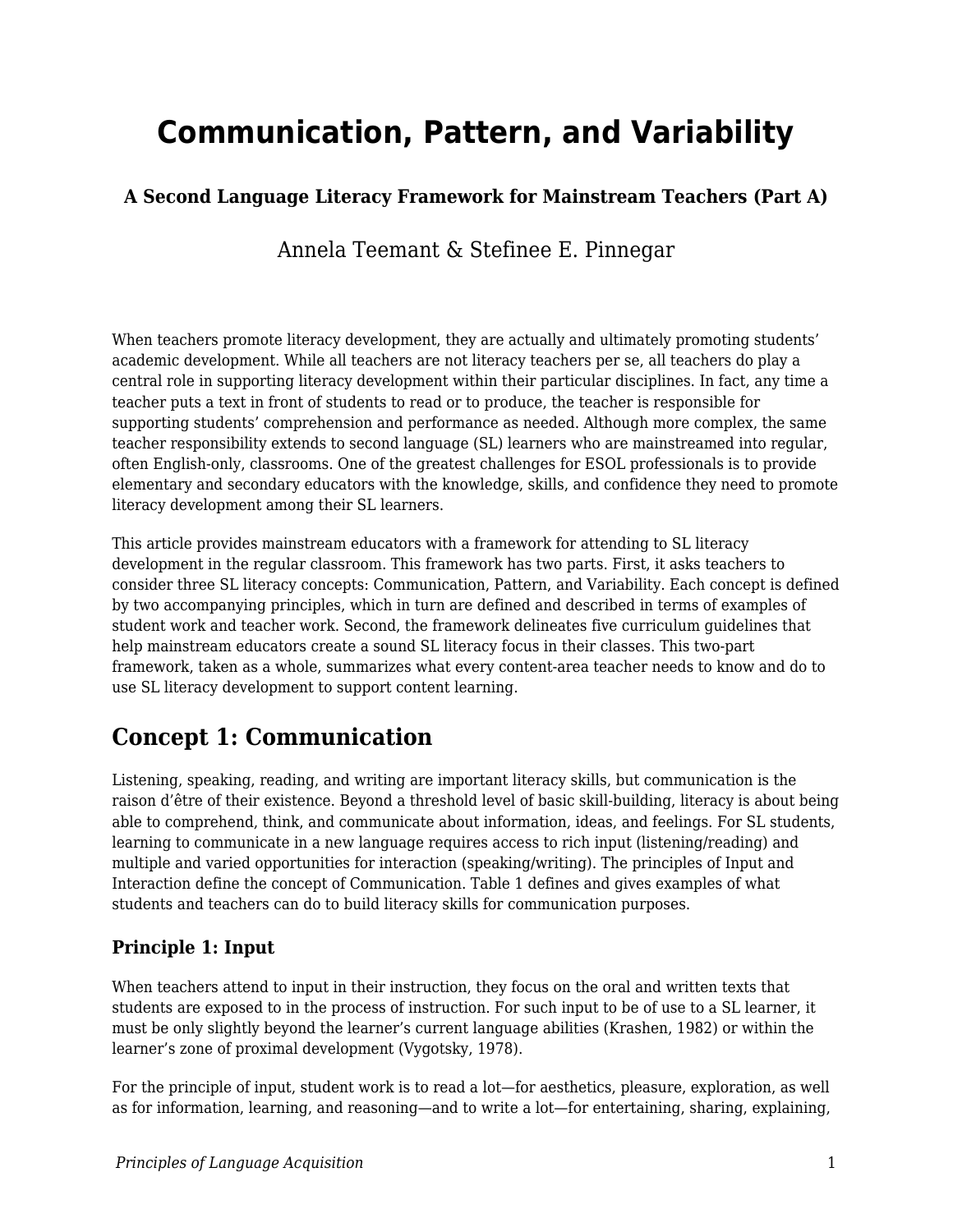as well as for arguing, persuading, and reporting. As students develop their general language skills and academic vocabulary, their ability to process input becomes more efficient, automatic, and fluent.

Correspondingly, the most important teacher work is to help learners to read, analyze, discuss, and write a lot. This is done by identifying and using appropriate expository and narrative texts, by motivating learners to want to read and write, and by scaffolding their reading (e.g., previewing texts, using headings, pictures) of accessible texts with grade-appropriate content.

## **Principle 2: Interaction**

In addition to input, learners must also have multiple and varied opportunities for interaction. When SL learners work to make themselves comprehensible to another person in the process of communicating (i.e., produce pushed output), language acquisition is fostered (Swain, 1995). Authentic interaction for formal and informal purposes gets SL learners to use literacy skills to communicate and connect texts to themselves, to others, and to the world. Such student work develops students' cognitive flexibility.

Teacher work, therefore, is creating daily opportunities for authentic communication. When teachers establish a literate environment where reading, writing, collaborating, and discussing are a valued part of everyday learning, then SL learners develop important literacy skills, including attending to audience, purpose, voice, organization, idea development, fluency, word choice, and mechanics.

In summary, the concept of communication asks teachers to analyze the types of input their SL learners are exposed to, what opportunities for interaction are available to students, and how they can scaffold student engagement with such input and interaction. What the teacher does to attend to input and interaction are pedagogical decisions fully in the teacher's immediate control and are based in teacher assessment of students' developmental needs.

#### **Table 1**

*The Concept of Communication*

| <b>Student Work</b><br>Develop flexibility in<br>cognitive/academic skills | <b>Teacher Work</b><br>Plan for variety in pedagogy |
|----------------------------------------------------------------------------|-----------------------------------------------------|
|----------------------------------------------------------------------------|-----------------------------------------------------|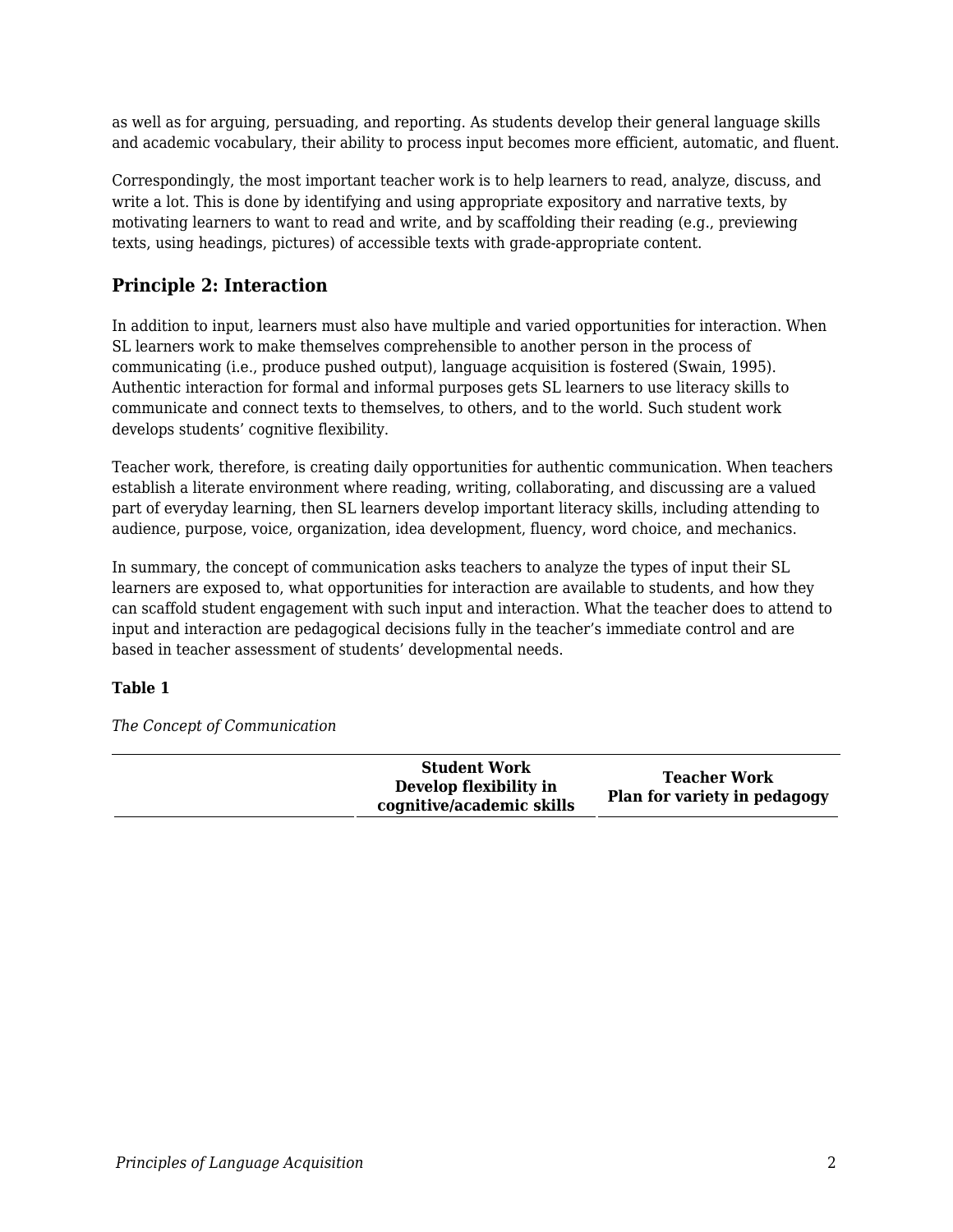Second language acquisition requires access to comprehensible input; that is, written and oral input that is slightly beyond a learner's current ability level for language acquisition to take place.

**Principle 2: Interaction** Second language acquisition requires interaction. Learners develop greater language proficiency through interaction with other people for authentic

purposes when they

in a sociocultural reality.

communicate to meet personal, social, academic goals and needs

- Activate and develop language and literacy skills and general, cultural, and content knowledge
- Read frequently from various texts
- Understand and use language forms, meanings, and cueing systems
- Learn academic and social language and vocabulary • Develop flexible comprehension strategies
- Use literacy skills to communicate ideas
- Connect texts to self, others, and the world
- Use informal and formal opportunities to read and write
- Read from the writer's perspective and write from the reader's perspective
	- Understand and use the writing process
- Attend to audience, purpose, voice, organization, idea development, fluency, word choice, and mechanics in writing

students' language and literacy skills and general, cultural, and content knowledge while avoiding oversimplification • Promote frequent reading to, with, and by students • Respond to student development and interests in text selections • Scaffold tasks and texts to build understanding of language forms, meanings, and cueing systems • Build metalinguistic awareness • Teach needed language and vocabulary • Model and teach comprehension strategies • Scaffold frequent reading and writing in various genres to communicate ideas • Engage students in discussing texts and the reading and writing processes • Promote and articulate connections to texts • Develop students' attention to

• Recognize and build on

- audience, purpose, voice, organization, idea development, fluency, word choice, and mechanics in writing
- Involve parents in reading and writing to and with their child in their language(s)

*Note.* Adapted with permission from Teemant, A., Graham, C. R., & Pinnegar, S. (2003). Developing second language literacy: Instructional guide (p. 5:17). Provo, UT: Brigham Young University.

# **Concept 2: Pattern**

Much of the actual process of oral language acquisition occurs intuitively and below the learner's level of conscious control. Conversational English develops rather rapidly in SL learners and largely as a result of direct and multiple interactions with peers and teachers in rich social contexts (Cummins, 2000).

On the other hand, awareness of language as a code is at the very core of literacy development. Few people learn to read and write without explicit instruction in the nature of the code. Fluent reading and writing require simultaneous use of phonemic awareness, knowledge of sound-symbol relationships, vocabulary, morphology, syntax, cultural understanding, and relevant world knowledge. These sub-skills, as well as the ability to organize, coordinate, and understand audience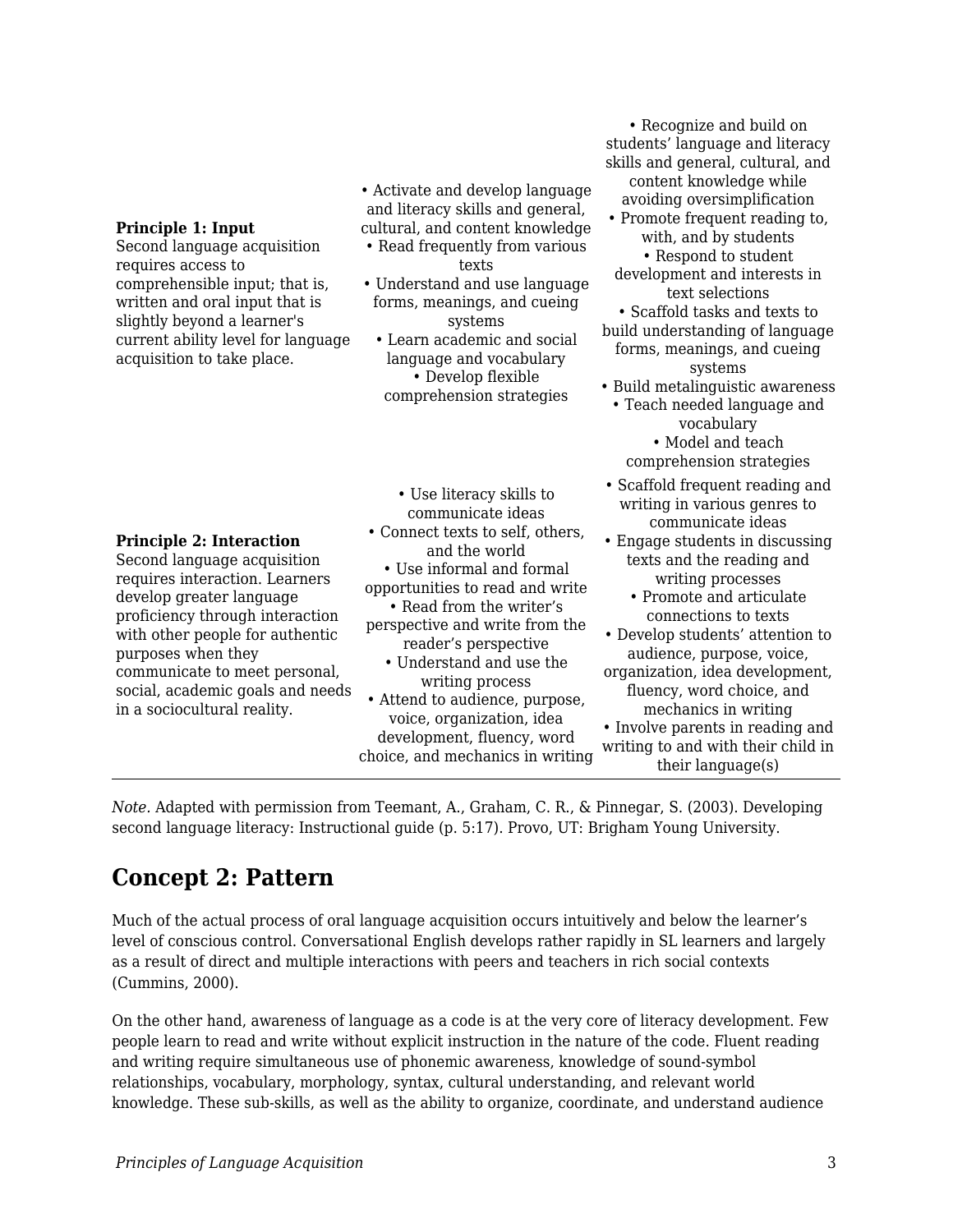and purpose, develop over time with explicit instruction.

The concept of pattern asks mainstream teachers across all grade levels to understand the general path to literacy and how that path may vary for SL learners. Pattern is defined by two principles: 1) Stages of Development and 2) Errors and Feedback. Table 2 defines these principles and describes examples of student work and teacher work in furthering literacy development.

## **Principle 1: Stages of Development**

In practical terms for the content-area teacher, there are two major stages of reading development: learning to read and reading to learn. For SL learners, the learning-to-read stage begins when the student starts developing skills and notions of print in a second language. The shift to the reading-tolearn stage occurs when pre-reading efforts in schema building and vocabulary development position learners to comprehend the particular text chosen for them. The ultimate developmental goal is to support SL readers and writers in becoming active, flexible, selective, cognitively complex, and selfmonitoring as well as capable of making critical judgments about what they read and write.

For SL learners, their work varies greatly depending on the native language and SL skills they already possess. Generally, they will need to develop phonemic awareness in the new language, increase vocabulary size, comprehend and produce increasingly complex texts in multiple genres, and transfer whatever native language literacy skills they have to the task of becoming a strategic and critical reader and writer of the new language. Students will accomplish these tasks if teachers have explicitly planned for and expected students to participate in a variety of language and literacy tasks.

Teacher work in promoting literacy development is to attend more carefully to selection of texts and to provide strategic support for text comprehension. To do this effectively, teachers must assess the cognitive, social, affective, and linguistic factors that may influence students' paths of development. For example bilingual students may be fully literate, orally fluent, or only receptively fluent in their native language; nevertheless, they approach English literacy with two language systems in their minds. Both language systems are activated each time they read or write. Students may have unpredictable gaps in their knowledge of vocabulary, culture, or the world across those languages. Second, a bilingual student may begin the stage of learning to read English as a preschooler, as a seventh- grader, or as an adult, which is not typical of our monolingual students. So the bilingual's timetable for English literacy development may be different when compared to what a teacher expects a monolingual to know and do at particular ages or grades.

Whether the assessment of SL learners is done by the teacher or a literacy specialist, mainstream teachers need access to the following types of information: 1) level of native language literacy; 2) formal educational background; 3) student understanding of text structures; 4) student interests and motivations; 5) level of phonemic awareness in SL; 6) reading level in the SL; and 7) reading level of content-area texts. This assessment information allows teachers to individualize learning goals and instruction and advocate for appropriate support.

# **Principle 2: Errors and Feedback**

Literacy development is patterned but not a linear process. As students learn more vocabulary, comprehend more, become more fluent, automatic, and efficient in their reading and writing, they are constantly restructuring their knowledge of English. Their progress is revealed in right word and grammar choices as well as wrong word and grammar choices. For the student, correcting low-level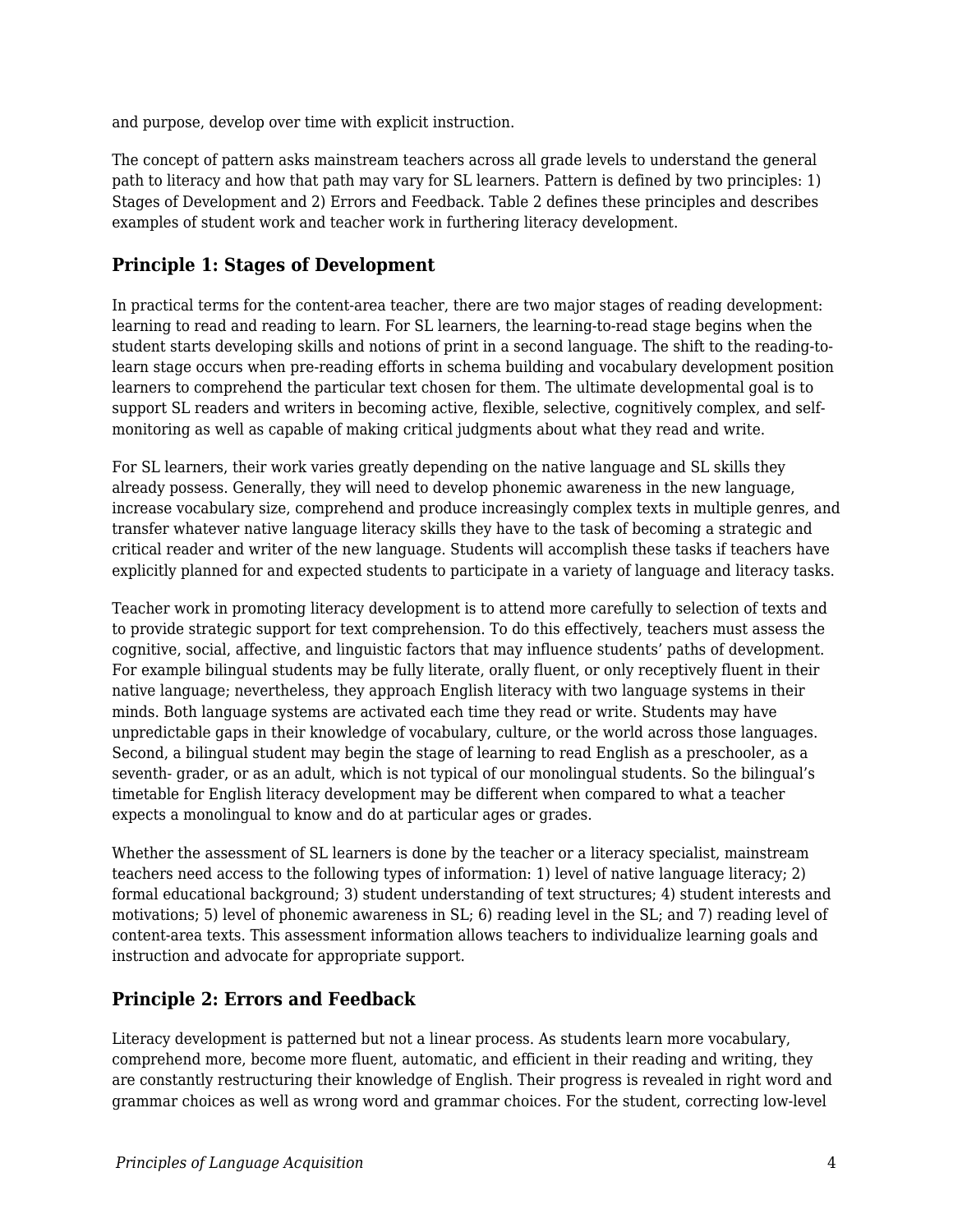grammatical errors is not simply a matter of knowing the grammar rule underlying the error; instead, it is a matter of incorporating the correct grammatical pattern into the learner's language system. Students, as well as teachers, need to recognize and monitor which aspects of language are currently within the learner's potential to learn, correct, or master and which language aspects are currently impervious to direct instruction.

To make progress in literacy development, student work is to accept challenging assignments and seek assistance when needed. Learning strategies for monitoring and repairing misunderstandings and accepting and responding to feedback are essential for improving the quality of their assignments. Taking individual responsibility for setting learning goals and assessing progress is also key.

Teacher work is to respond to errors with appropriate feedback, learning opportunities, or services. If a second language learner lacks phonemic awareness and notions of print, a teacher should make certain that the student is placed in a developmental reading program. However, if students are simply reading below grade level, teachers should be prepared to provide other materials in addition to the grade-level text to support content learning. For example simplified texts with grade-level content, supportive texts in the native language, and visual representations (such as video, photography, and picture books) could all be useful supplements. Feedback should also be timely, meaningful, encouraging, focused on meaning first, and specific so that students can improve the quality of their products and performances.

A powerful strategy for supporting SL learners' fluency and accuracy with written language is the use of the writing process: prewrite, compose, rewrite, edit. Even when learners are unable to write error-free drafts during the composing process, editing the text allows them to access everything they know about grammar, vocabulary, and usage without also attending to composing text. The writing process also allows SL learners to develop social skills in getting and using feedback from peers. Even though this process takes longer, it enables students to produce better final drafts.

In summary, when teachers can appropriately interpret the individual learner against the typical pattern of literacy development, they are better positioned to provide appropriate feedback and make individual and curricular responses to student needs. Once teachers have assessed who their learners are and where they are in their development, teachers are prepared to appropriately plan instruction, using a variety of input and interaction opportunities as described through the concept of communication.

#### **Table 2**

### *The Concept of Pattern*

| <b>Student Work</b>          | <b>Teacher Work</b>          |
|------------------------------|------------------------------|
| Develop flexibility in       | Plan for variety in language |
| language and literacy skills | and literacy skills          |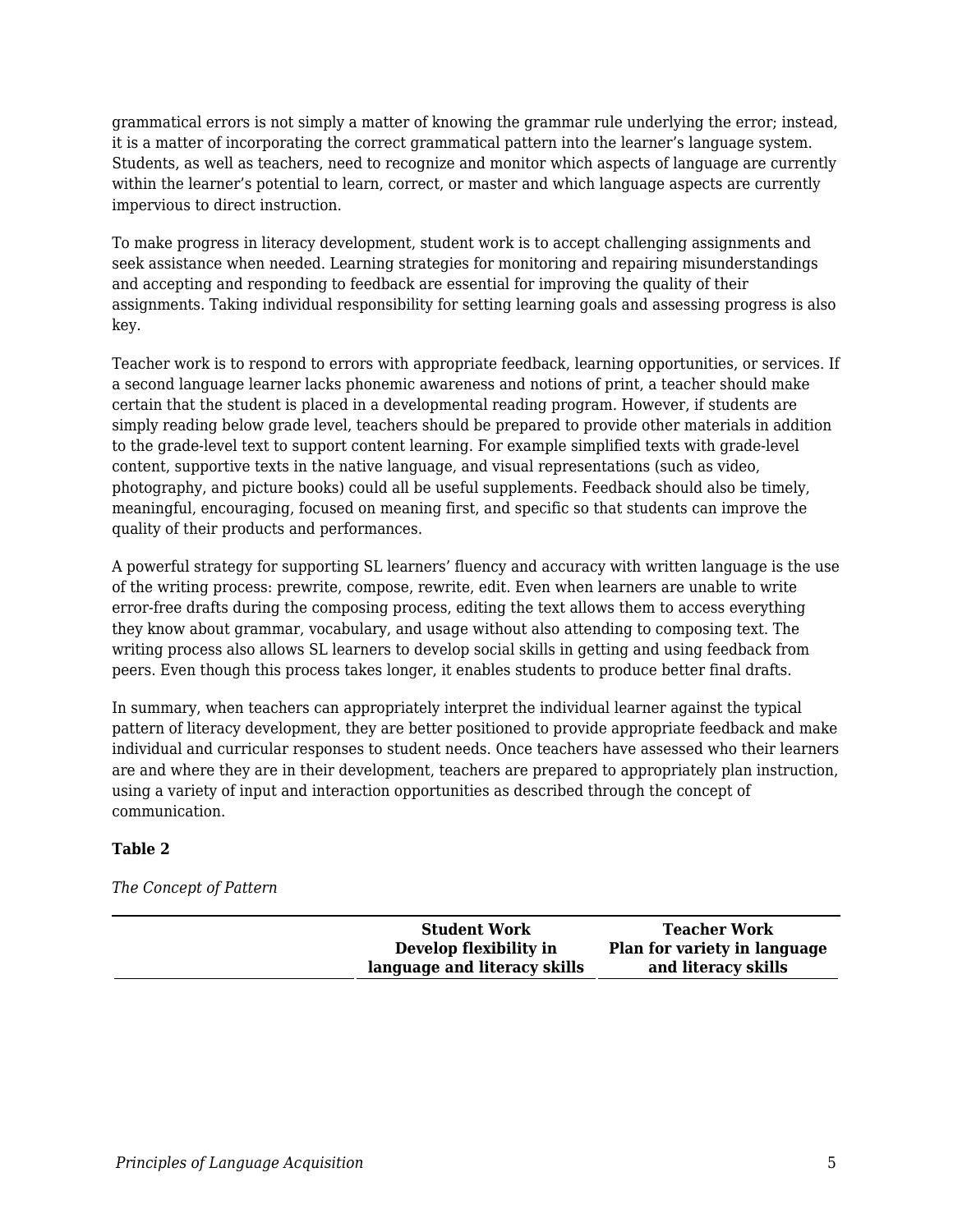#### **Principle 1: Stages of Development**

Second language acquisition is a patterned and gradual process of development characterized by specific stages, orders, and sequences of development that predict what aspects of language are learned earlier than other aspects.

## **Principle 2: Errors and Feedback**

Second language acquisition is a patterned but nonlinear process. As new features of language are learned the learner's internal system is restructured, sometimes causing errors in production that look like backsliding or reveal a learner's testing of hypotheses. Errors and feedback are essential to this learning process.

- Develop understanding of text structures
- Discriminate between L1 and L2 sounds
- Use L1 oral language and metalinguistic knowledge to develop L2 language and literacy
- Comprehend and produce increasingly complex texts in multiple genres • Increase vocabulary
- complexity and flexibility • Become a strategic and critical • Model and teach strategic and reader/writer
- Accept challenging tasks and seek assistance when needed
- Accept and respond to feedback on errors
- Monitor comprehension and repair misunderstandings
- Focus on improving quality
- Set learning goals and develop skill in self-assessment
- Collaborate with others in literacy production and assessing performance quality
- Assess understanding of text structures
- Assess phonemic awareness
- Assess L1 and L2 proficiencies to individualize learning goals and instruction
- Assess students' interests and motivations
- Evaluate texts and \modify as appropriate
- Identify cognitive, linguistic, and social factors affecting literacy development
- critical literacy
- Monitor students' reading fluency, word recognition, and comprehension
- Teach strategies for selfmonitoring comprehension and repairing misunderstandings
- Provide timely, meaningful, and encouraging feedback matched to current development
- Provide feedback focused on meaning and then form • Differentiate between textbased and knowledge-based
- misunderstandings • Provide direct and specific
- feedback with guidance for improving quality
- Encourage revisions and quality improvements
- Provide assessment rubrics to improve performance quality and encourage and guide selfassessment

*Note.* Adapted with permission from Teemant, A., Graham, C. R., & Pinnegar, S. (2003). Developing second language literacy: Instructional guide (p. 5:17). Provo, UT: Brigham Young University.

# **Concept 3: Variability**

There is considerable individual variation in language and literacy development. These differences result from a number of individual variables, such as learner age, attitude, motivation, aptitude, preferred learning styles, as well as such personality variables as self-esteem, extroversion, tolerance for ambiguity, willingness to take risks, and propensity toward anxiety. It also includes variables particular to the environment in which SL students live and learn, such as societal, home, and classroom attitudes, support, and opportunities.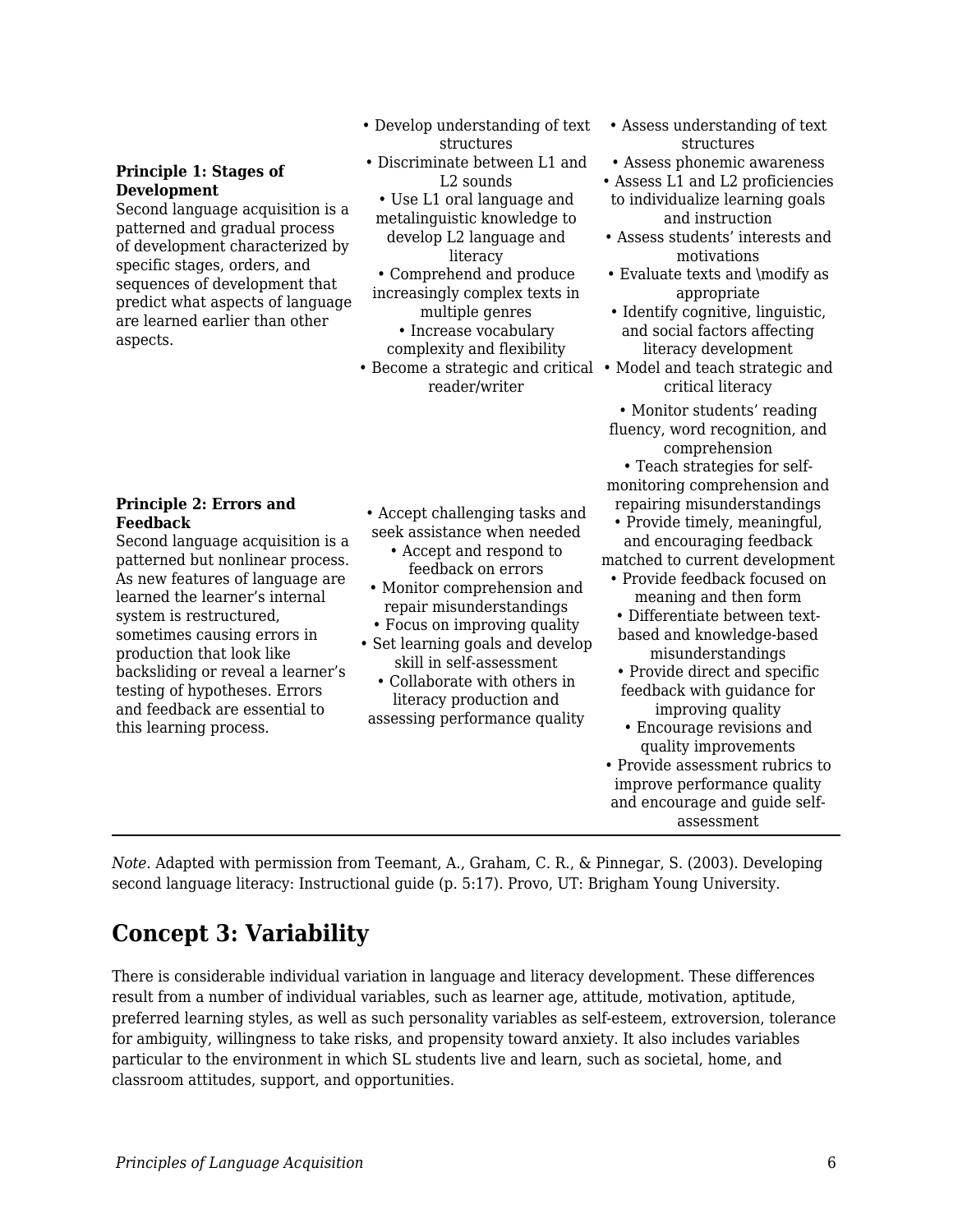The concept of variability—or attending to the individual differences among learners—in literacy development is defined by two principles: 1) Types of Proficiencies and 2) Types of Performances. These principles focus on what students should know (competencies) and what they should be able to do (performances) as literate users of a new language. Although proficiency and performance are closely related, it is important to remember that proficiency always precedes performance. Table 3 defines these principles and describes examples of student work and teacher work related to these principles.

# **Principle 1: Types of Proficiencies**

Developing proficiency in SL students means developing skills to use language for a variety of purposes, in a variety of settings, and with a variety of people. Leading students to native-like literacy means moving beyond language typical of oral, conversational interaction to comprehending nuanced, specialized, and domain-specific vocabulary and text typical of academic language use.

Student work in developing a full range of literacy skills includes developing motivation, metacognitive awareness, and a variety of strategies for learning to use both formal and informal registers of language. It means recognizing how texts and text structures vary across cultures, various academic domains, and genres. Students must learn that different genres of written material are read for different purposes and that they must adjust strategies and fluency rates appropriately. Whenever possible students need to recognize when and how native language literacy skills can be used to further SL literacy skills. They must also cultivate a willingness to participate, motivate themselves to do the work of the class, achieve intended outcomes, and become ever more autonomous learners.

The most important teacher work is to analyze curriculum requirements to identify what reading and writing skills are necessary to successfully perform required learning tasks. This analysis leads to articulation of language and literacy learning goals specific to the discipline. This could include attending to formality and register, teaching text structures, conventions, and cultural expectations tied to academic texts or modeling effective literacy strategies for various purposes. Based on assessment of student willingness, motivation, and autonomy, teachers develop or adapt instruction to ensure greater success in meeting stated content and literacy goals.

# **Principle 2: Types of Performances**

For SL learners, learning is further solidified when they are asked to use the knowledge they have. Students use language and literacy skills differently, with different levels of proficiency, when the context, tasks, or language functions (e.g., complimenting, persuading, etc.) change. For example, a student may be more comfortable reading a persuasive essay than writing one or reading science rather than mathematics texts. Students benefit from being taught and encouraged to use appropriate forms of English discourse for stories, essays, reports, and research papers. The goal is to increase students' fluency and accuracy by asking them to use language or perform under different and varied conditions.

Student work for this principle focuses on reading and producing increasingly complex texts across disciplines, genres, contexts, tasks, and language functions with accuracy and fluency. Students must learn to appropriately adjust strategies and fluency rates to the task and increase their attention to quality.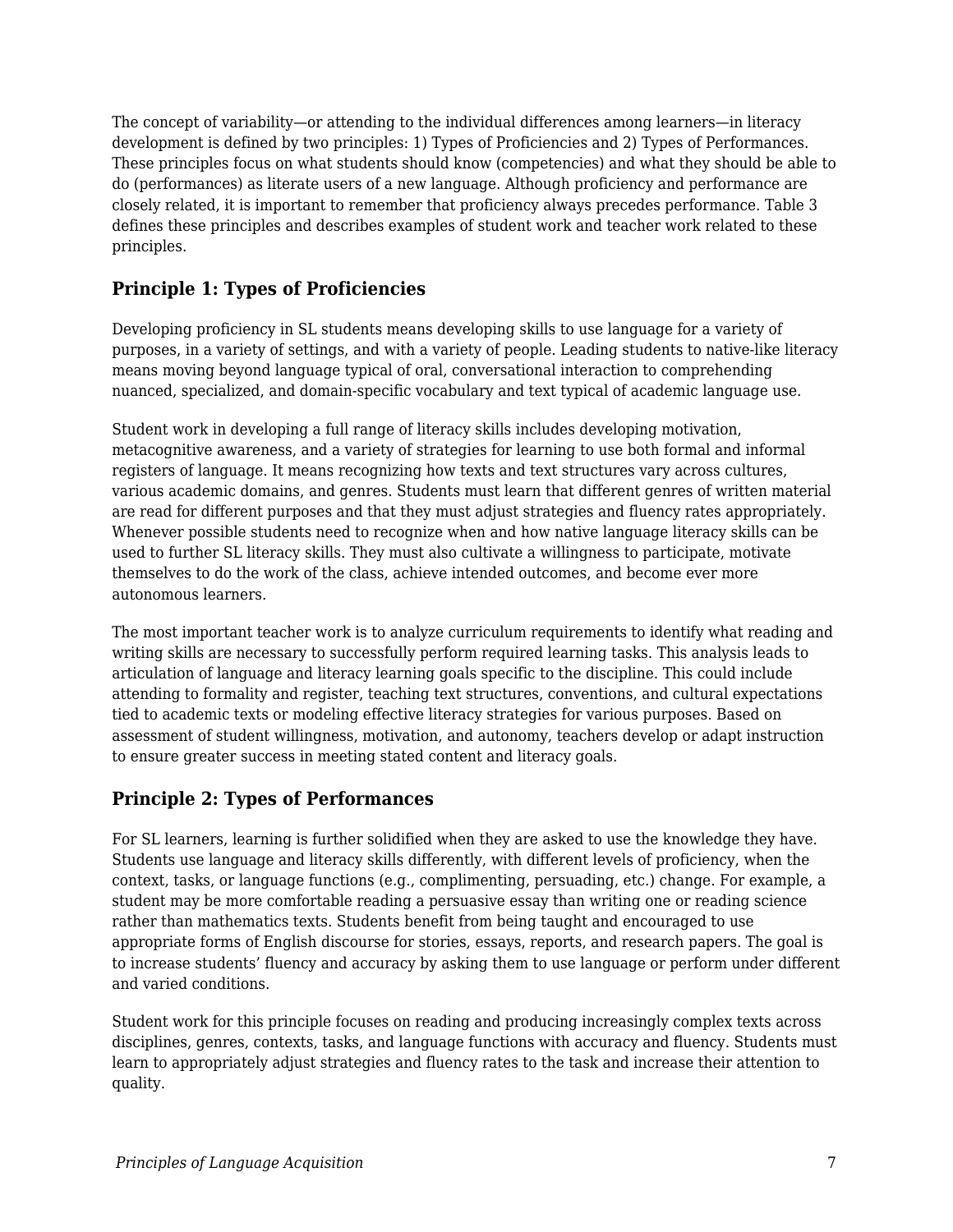Teacher work is to know when students need assistance and what students can do independently. In reading this means knowing when to provide alternative texts and when to provide necessary support in negotiating the original text. Teachers ought to create a community of readers and writers who engage in reading and writing often for many purposes and in genres relevant to the particular discipline. Teachers also plan for essential academic vocabulary to recur repeatedly in readings and meaningful classroom interactions.

In summary, when teachers adjust their curriculum to meet the needs of individual learners and hold learners to high expectations, they are supporting students to develop the types of proficiencies and performances needed for academic success. To succeed academically, SL students need more not less access to challenging texts, more not fewer opportunities for interaction, more not less flexibility, and more varied not less varied strategies. Teachers who regularly ask students to learn and then use literacy skills also promote content learning.

#### **Table 3**

*The Concept of Variability*

|                                                                                                                                                                                                                                                                                      | <b>Student Work</b><br>Develop flexibility in<br>social/affective skills                                                                                                                                                                                                                                                                                                                                                                                                                                                   | <b>Teacher Work</b><br>Plan for variety in attending<br>to individual differences                                                                                                                                                                                                                                                                                                                                                                                                                                                            |
|--------------------------------------------------------------------------------------------------------------------------------------------------------------------------------------------------------------------------------------------------------------------------------------|----------------------------------------------------------------------------------------------------------------------------------------------------------------------------------------------------------------------------------------------------------------------------------------------------------------------------------------------------------------------------------------------------------------------------------------------------------------------------------------------------------------------------|----------------------------------------------------------------------------------------------------------------------------------------------------------------------------------------------------------------------------------------------------------------------------------------------------------------------------------------------------------------------------------------------------------------------------------------------------------------------------------------------------------------------------------------------|
| Principle 1: Types of<br><b>Proficiencies</b><br>Second language acquisition<br>results in various levels of skill<br>or proficiency with which a<br>person can use lan-guage for a<br>specific purpose, in a specific<br>cultural or academic setting,<br>with various individuals. | • Develop metacognitive<br>awareness of strengths and<br>weaknesses in language use<br>• Differentiate between formal<br>and informal lan-guage<br>(registers)<br>• Understand genres with a<br>cross-cultural view<br>• Recognize social and cultural<br>appropriateness<br>• Gain increasing depth and<br>breadth in social and academic<br>vocabulary<br>• Develop willingness,<br>motivation, and autonomy<br>• Adjust strategies and fluency<br>rates to tasks<br>• Make connections between L1<br>and L <sub>2</sub> | • Analyze curriculum<br>requirements to identify<br>language learning goals<br>• Teach students to differentiate<br>between formal and informal<br>language (registers)<br>• Teach structures and<br>conventions of genres from a<br>cross-cultural view<br>• Model and teach social and<br>cultural appropri-ateness<br>• Assess and encourage<br>willingness, motivation, and<br>autonomy<br>• Model and teach strategy and<br>fluency rate adjustments<br>appropriate to particular tasks<br>• Encourage connections<br>between L1 and L2 |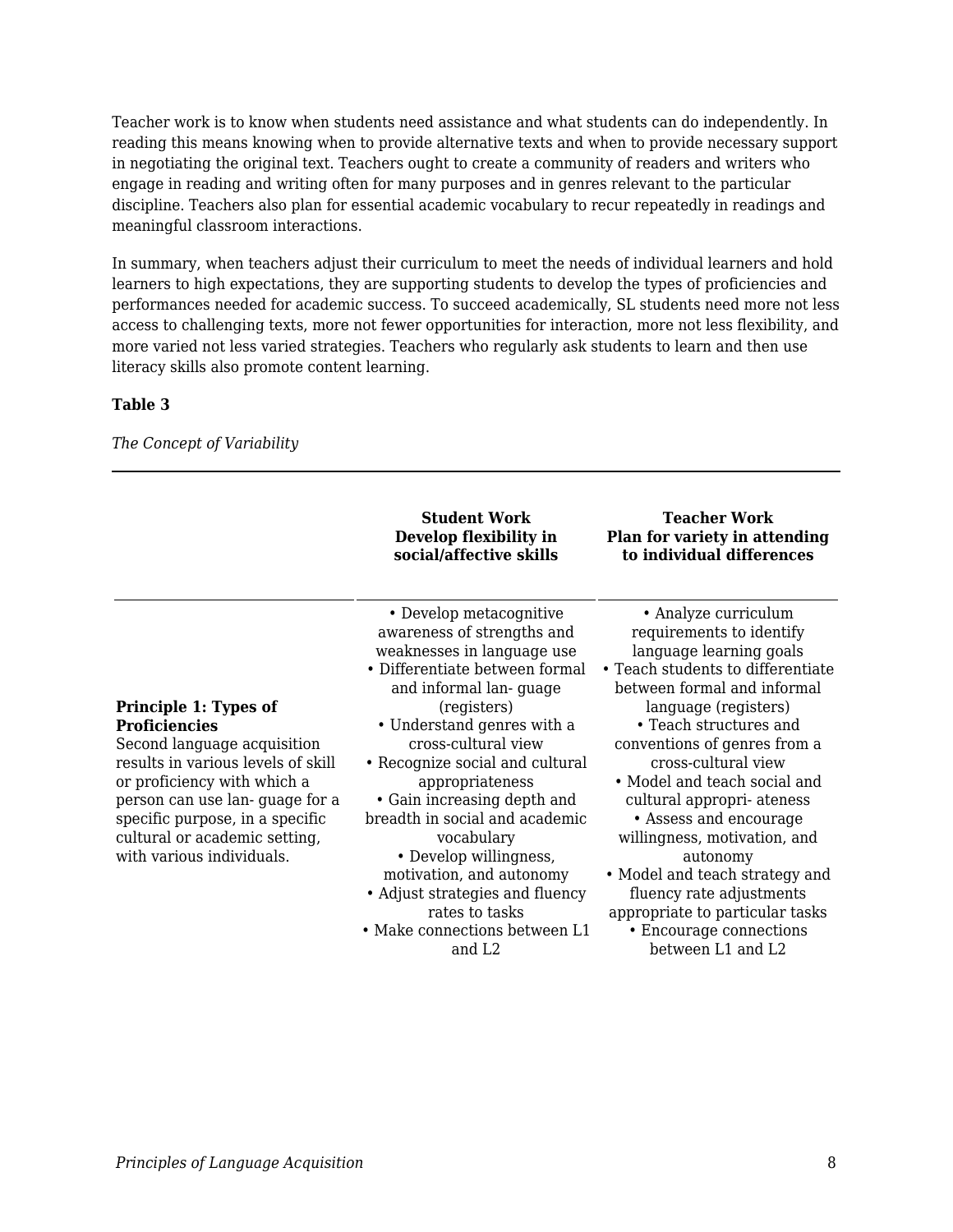| Principle 2: Types of<br><b>Performances</b><br>Second language acquisition is<br>marked by variability in<br>performance as well as patterns<br>because the very context, tasks,<br>or language function (e.g.,<br>complimenting, requesting help)<br>can impact the learner's ability<br>to produce language with<br>fluency and accuracy. | • Demonstrate quality language<br>use across content, context,<br>task, and language function<br>• Demonstrate increasing depth<br>and breadth in social and<br>academic vocabulary<br>• Read and write with increasing<br>quality in various genres | • Assess unassisted and assisted<br>performances (ZPD)<br>• Adjust instruction to match<br>students' ZPDs<br>• Provide varied opportunities<br>for language use across content,<br>context, task, and language<br>function<br>• Provide varied opportunities<br>for encountering and using<br>social and academic vocabulary<br>• Provide varied opportunities<br>for reading and writing in<br>genres relevant to particular<br>content<br>• Hold students accountable for<br>learning with understanding |
|----------------------------------------------------------------------------------------------------------------------------------------------------------------------------------------------------------------------------------------------------------------------------------------------------------------------------------------------|------------------------------------------------------------------------------------------------------------------------------------------------------------------------------------------------------------------------------------------------------|------------------------------------------------------------------------------------------------------------------------------------------------------------------------------------------------------------------------------------------------------------------------------------------------------------------------------------------------------------------------------------------------------------------------------------------------------------------------------------------------------------|
|----------------------------------------------------------------------------------------------------------------------------------------------------------------------------------------------------------------------------------------------------------------------------------------------------------------------------------------------|------------------------------------------------------------------------------------------------------------------------------------------------------------------------------------------------------------------------------------------------------|------------------------------------------------------------------------------------------------------------------------------------------------------------------------------------------------------------------------------------------------------------------------------------------------------------------------------------------------------------------------------------------------------------------------------------------------------------------------------------------------------------|

*Note.* Adapted with permission from Teemant, A., Graham, C. R., & Pinnegar, S. (2003). Developing second language literacy: Instructional guide (p. 5:17). Provo, UT: Brigham Young University.

This part of the Second Language Literacy Framework for Mainstream Teachers focuses on three concepts—Communication, Pattern, and Variability—and six accompanying principles: Input, Interaction, Stages of Development, Errors and Feedback, Types of Proficiencies, and Types of Performances. Teachers who consider their pedagogical practices against these SL concepts and principles improve their attention to literacy development.

# **References**

Biber, D., Johansson, S., Leech, G., Conrad, S., & Finegan, E. (1999). *Longman grammar of spoken and written English*. New York: Long- man.

Cummins, J. (2000). *Language, power and pedagogy: Bilingual children in the crossfire*. Clevedon, UK: Multilingual Matters.

Gardner, D. (1999). *Vocabulary acquisition through reading: Assess- ing the lexical composition of theme-based text collections in upper- elementary education*. Unpublished doctoral dissertation, Northern Arizona University, Flagstaff.

Krashen, S. D. (1982). *The input hypothesis: Issues and implications*. London: Longman.

Stanovich, K. (1986). Matthew effects in reading: Some consequences of individual differences in the acquisition of literacy. *Read- ing Research Quarterly*, *21*, 360–407.

Swain, M. (1995). Three functions of output in second language learning. In G. Cook & B. Seidlhofer (Eds.), *Principles and practice in applied linguistics: Studies in honor of H. G. Widdowson* (pp. 125–144). Oxford, UK: Oxford University.

Vygotsky, L. S. (1978). *Mind in society: The development of higher psychological processes* (M. Cole,